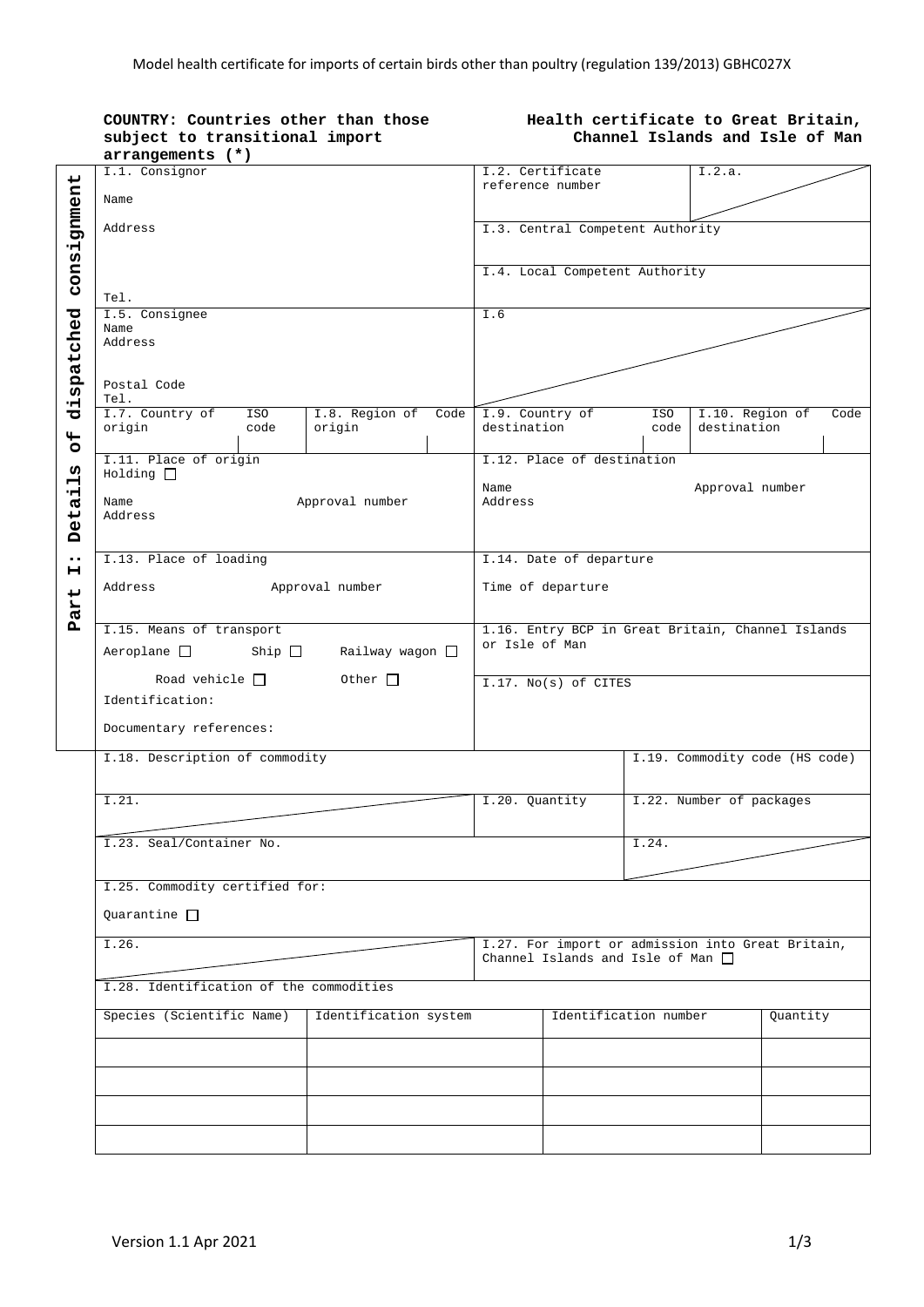## **COUNTRY: Countries other than those subject to transitional import**

## **Live captive birds (other than poultry) GBHC027X**

|                                                                  | arrangements (*)             |                                                                                                                                                                                                   |                                   |                                                                                                                                                                                                               |      |  |  |  |
|------------------------------------------------------------------|------------------------------|---------------------------------------------------------------------------------------------------------------------------------------------------------------------------------------------------|-----------------------------------|---------------------------------------------------------------------------------------------------------------------------------------------------------------------------------------------------------------|------|--|--|--|
|                                                                  | II. Health information       |                                                                                                                                                                                                   |                                   | II.a Certificate reference                                                                                                                                                                                    | II.b |  |  |  |
| ication                                                          |                              |                                                                                                                                                                                                   | no                                |                                                                                                                                                                                                               |      |  |  |  |
|                                                                  | 11.1. Health attestation     |                                                                                                                                                                                                   |                                   |                                                                                                                                                                                                               |      |  |  |  |
| ېز<br>۰H<br>in<br>R<br>Ŭ<br>$\bullet\bullet$<br>н<br>н<br>↵<br>Ĥ |                              |                                                                                                                                                                                                   | country) certify that:            |                                                                                                                                                                                                               |      |  |  |  |
|                                                                  | II.1.1.                      | The birds have been kept in a breeding establishment approved by the competent<br>authority for that purpose on the territory of the exporting country for at<br>least 21 days or since hatching. |                                   |                                                                                                                                                                                                               |      |  |  |  |
|                                                                  | II.1.2.                      | The birds are captive bred (the birds have not been caught in the wild and have<br>been born and bred in captivity from parents that mated or had gametes<br>otherwise transferred in captivity). |                                   |                                                                                                                                                                                                               |      |  |  |  |
| <b>Pa</b>                                                        | II.1.3.                      |                                                                                                                                                                                                   |                                   | The birds described in point I.28 have been subjected either today, within 48<br>hours, or on the last working day prior to dispatch, to a clinical inspection<br>and found free of obvious signs of disease. |      |  |  |  |
|                                                                  | II.1.4.                      |                                                                                                                                                                                                   |                                   | Newcastle Disease and avian influenza in poultry and other birds kept in<br>captivity and psittacosis in psittaciforms $(1)$ are notifiable diseases.                                                         |      |  |  |  |
|                                                                  | II.1.5.                      | The birds come from a holding, which is not under animal health restrictions in<br>connection with any diseases referred to in II.1.4.                                                            |                                   |                                                                                                                                                                                                               |      |  |  |  |
|                                                                  | II.1.6.                      | Avian influenza and Newcastle disease outbreaks have not been notified either<br>in the holding of origin or in the surrounding area within a radius of 10 km                                     |                                   |                                                                                                                                                                                                               |      |  |  |  |
|                                                                  | II.1.7.                      | Only in the case of psittaciforms $(1)$ : outbreaks of psittacosis have not been<br>reported in the breeding establishment during the last 60 days.                                               |                                   |                                                                                                                                                                                                               |      |  |  |  |
|                                                                  | II.1.8.                      | The birds were subjected to a laboratory virus detection test 7 to 14 days<br>prior to shipment with negative results for any avian influenza and<br>Newcastle disease virus.                     |                                   |                                                                                                                                                                                                               |      |  |  |  |
|                                                                  | II.1.9.                      | The birds have not been vaccinated against avian influenza.                                                                                                                                       |                                   |                                                                                                                                                                                                               |      |  |  |  |
|                                                                  | II.1.10.                     | The birds have:                                                                                                                                                                                   |                                   |                                                                                                                                                                                                               |      |  |  |  |
|                                                                  | (2)                          |                                                                                                                                                                                                   |                                   |                                                                                                                                                                                                               |      |  |  |  |
|                                                                  | or                           |                                                                                                                                                                                                   |                                   |                                                                                                                                                                                                               |      |  |  |  |
|                                                                  | (2)                          | [have been vaccinated against Newcastle Disease using:                                                                                                                                            |                                   |                                                                                                                                                                                                               |      |  |  |  |
|                                                                  | Weeks.l                      |                                                                                                                                                                                                   |                                   | (name and type (live or inactivated) of Newcastle virus strain used in vaccine(s)) at the age of                                                                                                              |      |  |  |  |
|                                                                  | II.2. Transport of the birds |                                                                                                                                                                                                   |                                   |                                                                                                                                                                                                               |      |  |  |  |
|                                                                  | II.2.1.                      |                                                                                                                                                                                                   | 'CITES guidelines for transport'. | In case of CITES-listed species the birds will be transported according to                                                                                                                                    |      |  |  |  |
|                                                                  | II.2.2.                      | which:                                                                                                                                                                                            |                                   | The birds described in this certificate are transported in crates or cages,                                                                                                                                   |      |  |  |  |
|                                                                  |                              | (a)                                                                                                                                                                                               |                                   | contain only birds coming from the same breeding establishment;                                                                                                                                               |      |  |  |  |
|                                                                  |                              | (b)                                                                                                                                                                                               | species;                          | contain only birds of the same species or which consist of different<br>compartments, each compartment containing only birds of the same                                                                      |      |  |  |  |
|                                                                  |                              | (c)                                                                                                                                                                                               |                                   | bear the name and the address of the establishment of origin and a<br>specific registration number of the establishment and a specific<br>identification number of the individual crate or cage;              |      |  |  |  |